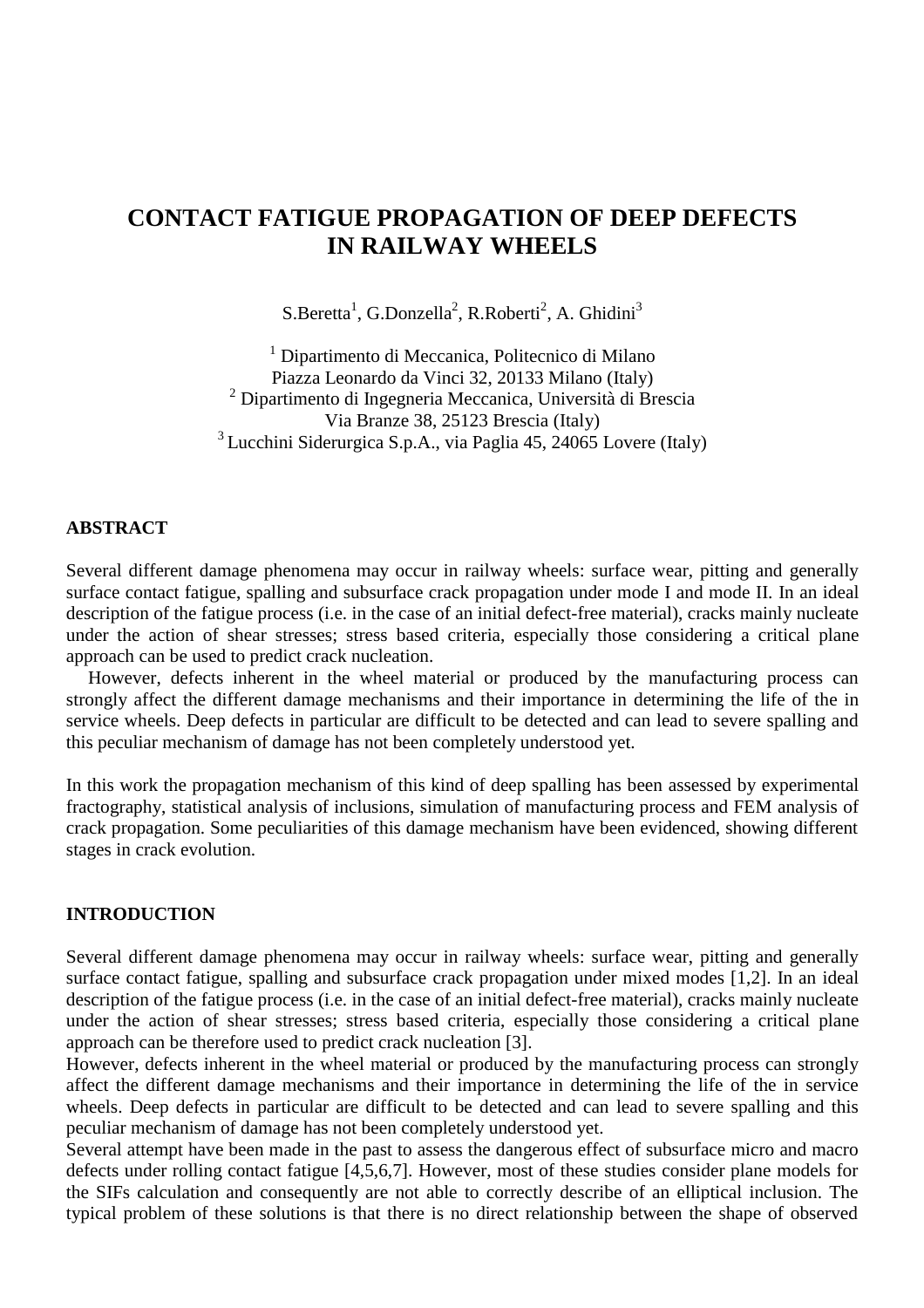defects and the initial size of the 2-D crack. A few studies (see for example [8,9]) deal with 3D defects and, because of the problem complexity, the solutions are unfortunately only valid for the specific applications examined.

The scope of this paper is to highlight the peculiarities of 'deep spalling' failures. The fractographic examination of these type of failures shows that they originates from narrow clusters of aluminate inclusions. The investigations carried out have shown that this type of defect is not consistent with the inherent defects of the matrix and FEM simulation have shown that the defects are due to the manufacturing process.

The most important point is that the observation shows that, in spite of simple 2-D analysis which consider a mode II propagation, the crack growth can be divided in different phases. The initial defect changes its shape up to a penny-shape crack and only in the final stage it propagates under mode II. The problem is complex because of the simultaneous presence of all the three modes of propagation, which can be partially or totally activated by the contact stresses.

In this paper an approximated approach is presented, which is however able to put in evidence the effect of the different modes in the crack propagation, thus justifying the experimental observations.

# **'DEEP SPALLING' FAILURES OF RAILWAY WHEELS**

#### *Material of the wheels*

The steel grade used for the fabrication of the wheels complies with specification for R7 steel given by UIC Leaflet 812-3 [10]. The steel is melted in an electric arc furnace and then refined and vacuum degassed in an ASEA-SKF ladle furnace. The steel work process improves micro homogeneity and micro purity of the steel.

During heat treatment the solid wheels are given a rim chilling, i.e. only the rim is cooled with water in order to build up tangential compression stresses in the wheel rim. According to the low hardenability of the steel, martensitic transformation is limited to a thin layer that is machined out during finishing. The microstructure of the steel consists of almost equiaxed ferrite and pearlite grains. This type of microstructure is proven to give the best behaviour during service in terms of wear resistance.

## *'Deep spalling' fractures*

The typical appearance of one of the failures that we call deep 'spalling' is shown in Fig. 1. These failures, even if their occurrence is very low (a few cases in the last 10 years), have been studied because of their peculiar mechanism.



Figure 1: Typical appearance of 'deep spalling' failures: crack propagation is parallel to the rolling surface.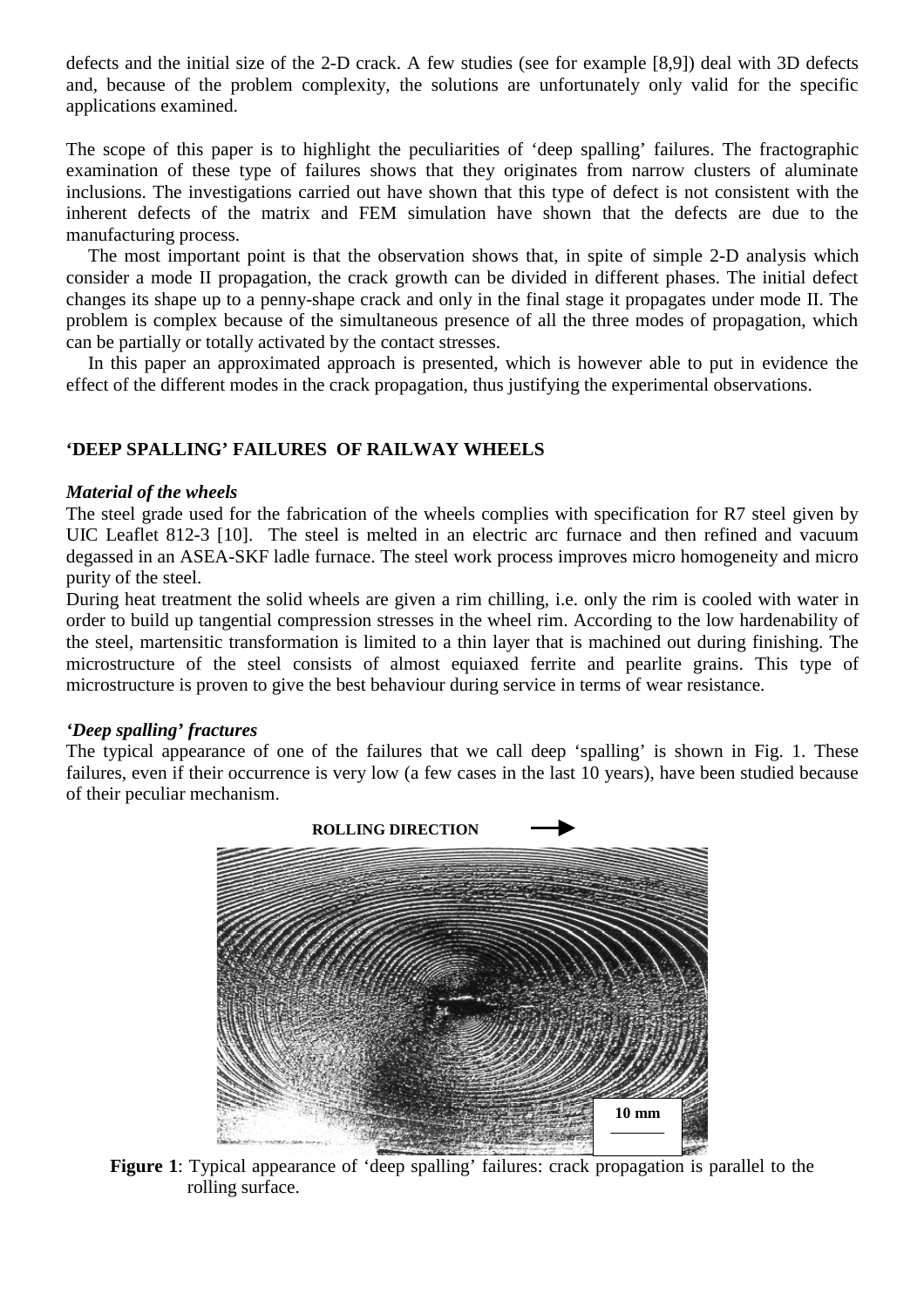The fracture consists of a fatigue crack propagation surface parallel to the external surface of the wheel that leads to the detachment of a 'tile' with a length of a few hundreds of millimetres. At the origin of fracture there are inclusions of  $Al_2O_3$  platelets elongated in the rolling direction. The typical dimensions of the original defects have a length of 1-5 mm and a width of 0.3-1 mm.

This type of failure appears only on high speed trains after reprofiling the worn wheel: the typical depth at which the defects occur is between 10 and 15 mm. This peculiar damage of the wheel can be extremely severe, especially considering its typical depth, since it can strongly affect the dynamic behaviour of wheels in high speed trains.

#### *Origin of defects*

In order to understand the origin of the clustered particles that cause the formation of 'deep spalling' two types of analyses were carried out.

The first investigation was done for that are present in the material of the wheels. The analysis was carried out by using the method of polished sections on material samples directly cut from the external region of wheels. The polished section revealed that the defects and inhomogeneities that can be found are constituted by two main types: sulphides and  $Al_2O_3(CaO)_x$  particles. The latter are in particular the largest ones (Fig. 2).



**Figure 2:** Typical defects that are found in the wheel material: a) an  $A_1O_3(CaO)_x$  particle; b) a Mn sulphide.

The quantitative analysis of defects was carried out by adopting the so-called 'extreme value inclusion rating' [11]. The two types of inclusions were sampled by taking the maximum defects on control areas So=0.76 mm<sup>2</sup>. The data so obtained were then analysed with the Largest Extreme Value distribution in order to estimate the characteristic dimension of the maximum defect in a volume corresponding to the zone where failures occur ( $V = 5.10^6$  mm<sup>3</sup>). The maximum defects resulted respectively to be about 100 µm.

It can be immediately noticed that the extreme defect pertaining to particles 'inherently' present in the material are very different from the defects at the fracture origin. Because of this fact it was decided to carry out a FEM simulation of the plastic deformation of the wheel. The simulation of the deformation process, whose details can be found in [12], has been has then been followed backwards.

Figure 3.a shows the location of the defect in the finished part: the point has been singled out by means of the "marked-point". The backwards simulation has shown the position of the initial defect at the end of the pre-deformation (Fig. 3.b) and within the starting workpiece (Fig. 3.c).

Figure 3.d shows the effective strain at the end of the deformation process. Since the location of the defect is in correspondence of a high strain gradient within the workpiece it may be expected that an original non metallic inclusion is broken and deformed into a larger defect during the deformation.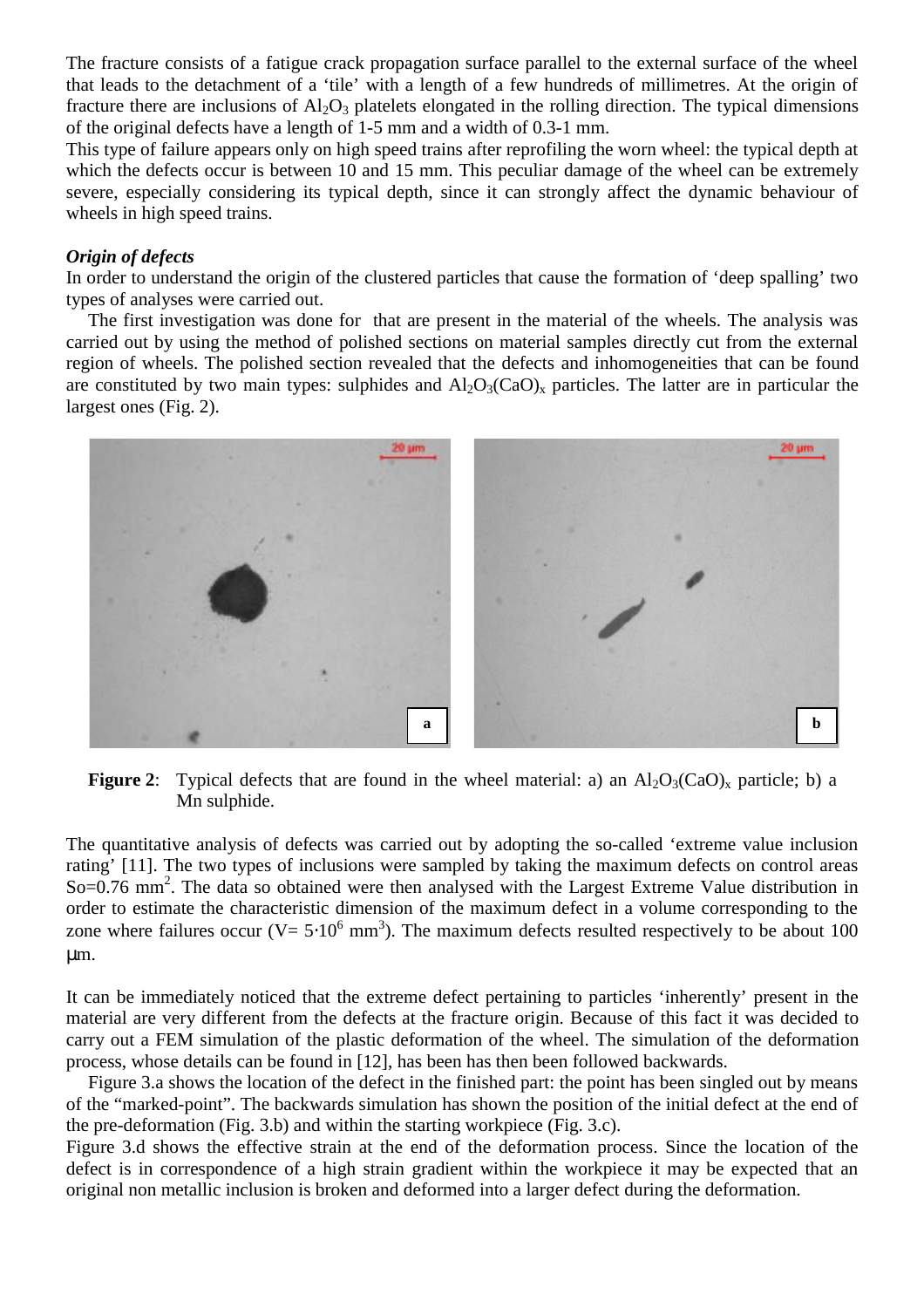

**Figure 3**: Simulation of plastic deformation of the wheel : a-c) backwards locations of the defect (♦) in the finished part ; d) map of effective strains at the end of plastic process.

#### **FRACTOGRAPHY**

The fracture surfaces of the few 'deep spalling' fractures have been examined under SEM in order to investigate the common aspects of fracture propagation. The first remark is that in all the cases the fracture originate from a narrow inclusion almost elliptical (typical shape ratio a/b=0.2). Tracking the markings on fracture surface it can be seen that the propagation consists of two phases (Fig. 4).

Firstly the initial defect propagates in a direction perpendicular to rolling thus changing its shape and it eventually tends to become a penny-shape crack. After this stage, the fracture grows mainly in the rolling direction, this propagation being presumably sustained by shear stresses.



**Figure 4**: The two phases of propagation of fractures in deep spalling.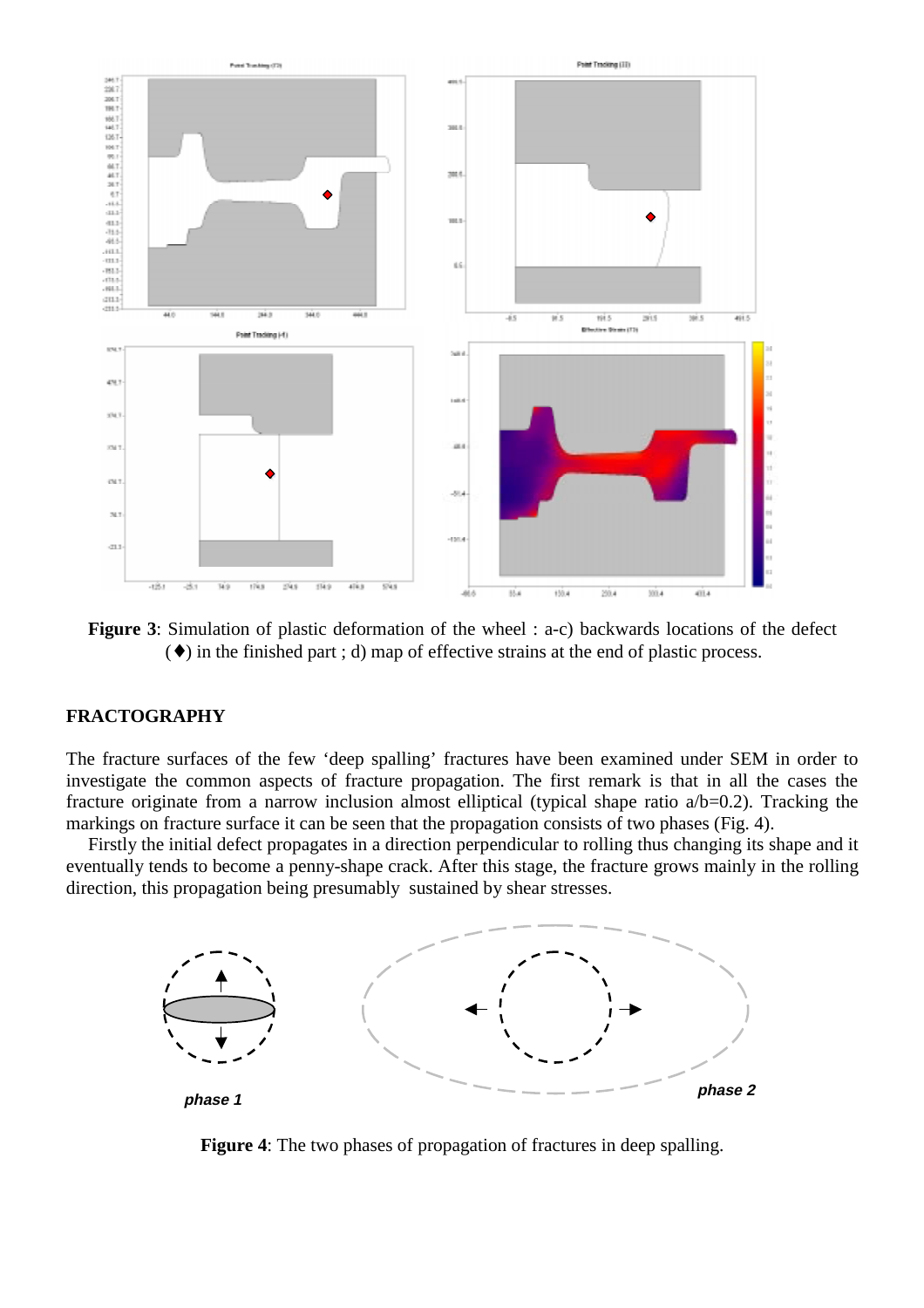The fractographic observations confirm that, in the region corresponding to first stages of *phase 1*, the propagation is markedly different from the fracture surface in the other regions. Morover the fracture surface in zones corresponding to *phase 2* are similar to mode II propagation surfaces of recent experiments by Murakami et al. [13]. Figure 5 shows the evidences of these different propagation regimes for the defect shown in Fig. 1.



Figure 5: Different crack propagation zone for the 'deep shelling': a) zone close the edge of the original defect; b) fracture at a distance of approx. 1 mm from the defect center; c) zone corresponding to the end of *phase 1*; d-e) fracture surface in the zone corresponding to *phase 2*.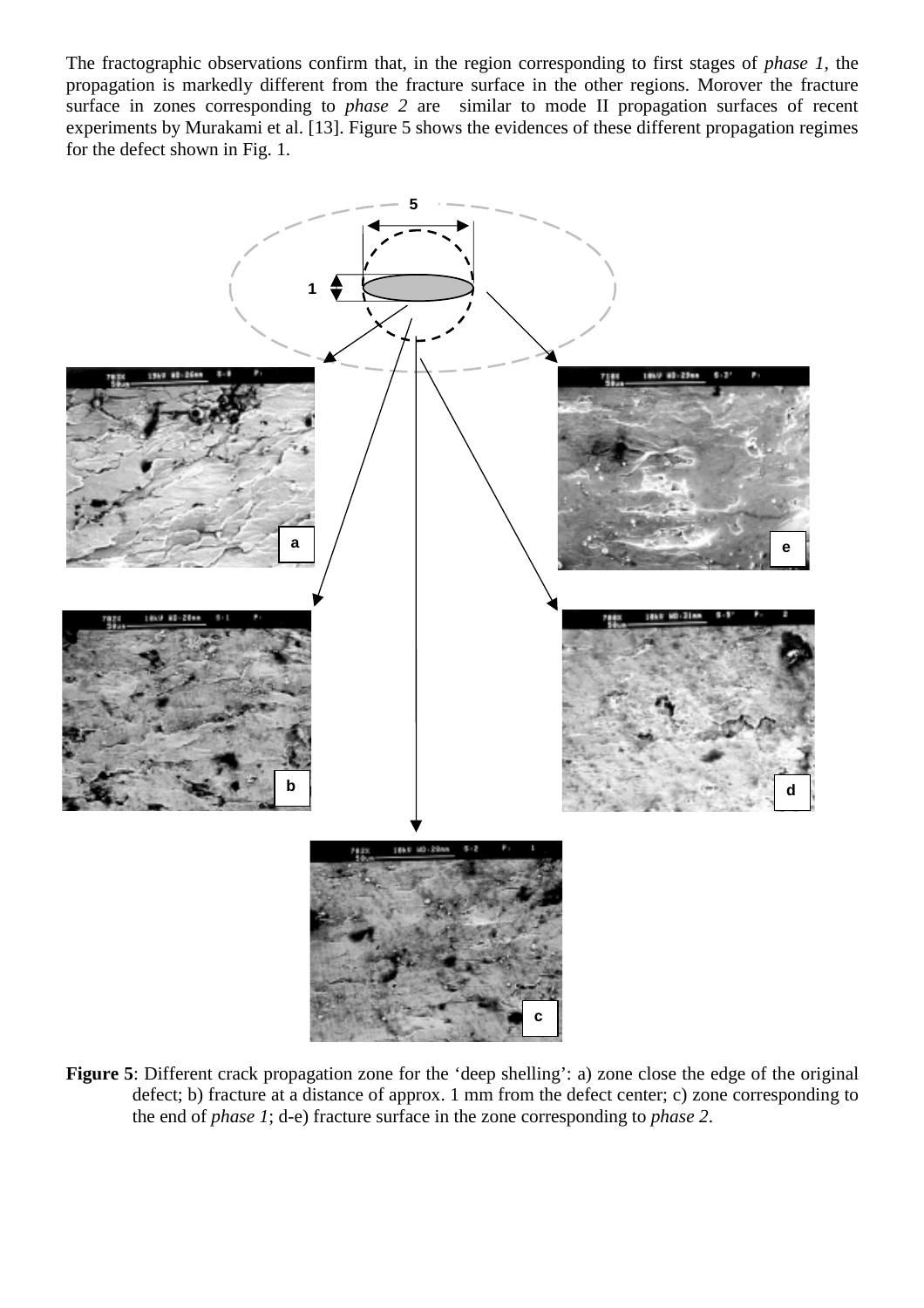#### **MECHANISMS OF CRACK PROPAGATION**

#### *Variable amplitude compression*

The first idea that was followed for analysing the mechanism of phase 1 propagation was that the initial stages of propagation are sustained by a mode I propagation. Extensive studies by Suresh and others [14- 15] have shown that mode I propagation can occur under compression and crack propagation is amplified by the presence of compression overloads (or 'underloads'). They also suggested that this mechanism could be responsible of crack initiation from deep defects in railway wheel. The other element that is in favour of the hypothesis is that the load spectra of high speed trains, on which the phenomenon of 'deep spalling' is known to occur, are characterised by very high overloads (up to two times nominal loads) on vertical forces [16].

A series of 2-D analyses based on FEM models and Strip Yield models have been carried out considering the average pressure distribution corresponding to a vertical load of 80 kN and an overload pressure corresponding to 1.5 times the pressure caused by nominal loads [17].

The first results of these analyses show that in the compression cycles following the underload the crack tip tends to remain open for a crack advance corresponding to the plastic zone caused by the underload [18] (Fig. 6). Investigation are now being carried out for a precise determination of crack growth under the load spectra resulting from dynamic simulations of the behaviour of high speed trains in different conditions [19].



**Figure 6**: Crack opening ratio for a crack under compression cycles following an underload [17].

#### *A simplified 3-D analysis*

On the basis of the results shown in the previous section it is possible to assume that after an underload the crack growing from the initial defect remains completely under the action of compressive loads. It can be so carried out a simplified analysis of the ∆K (mode I, II and III) at the defect, under rolling conditions. The SIFs were evaluated by the stress functions of Irwin [18] and Kassir and Sih [19], considering an elliptical crack in an infinite body subjected to the Hertz stress components under the hypothesis that contact pressure distribution is centered over the crack and that it is moving in the rolling direction. Accordingly (Fig. 6):

$$
\Delta K_I = f_I \cdot \Delta \sigma \cdot \sqrt{\pi b} \tag{1}
$$

$$
\Delta K_{\scriptscriptstyle \text{II}} = f_{\scriptscriptstyle \text{II}} \cdot \Delta \tau \cdot \sqrt{\pi b} \tag{2}
$$

$$
\Delta K_{III} = f_{III} \cdot \Delta \tau \cdot \sqrt{\pi a} \tag{3}
$$

where  $\Delta \sigma$  and  $\Delta \tau$  depend on the depth at which the defect is located.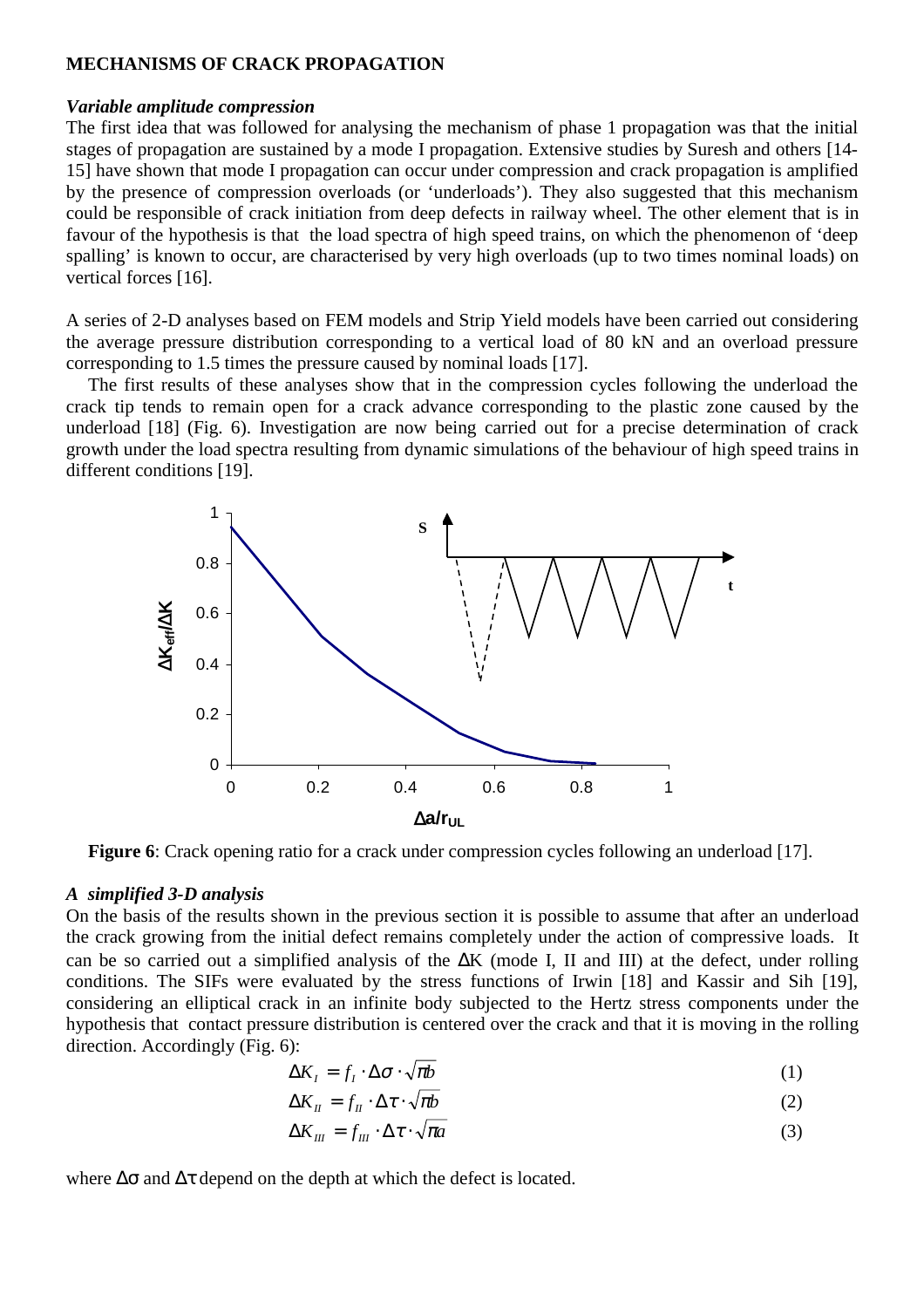

**Figure 6:** Geometrical description of the initial crack.

In particular stress calculations were carried out with a contact pressure distribution having a maximum Hertz pressure of 850 MPa and a contact area half length along the rolling direction of about 6 mm [19]. The results of the SIF calculations are expressed in terms of a propagation index  $P=\Delta K/\Delta K_{th}$ . Threshold data for the wheel material are:  $\Delta$ Kth,I,eff = 5 MPa $\sqrt{m}$  [20];  $\Delta K_{th}$ <sub>II</sub> = 9 MPa $\sqrt{m}$  [13]. Mode III threshold was estimated as to 1.25∆K<sub>IIth</sub> on the basis of the results of Hellier, McGirr and Cordering [21] on rail steel. Calculations of the P index for the Fig. 1 defect (2a=1 mm; 2b= 5 mm) are shown in Fig. 7.



**Figure 7:** Calculations of the propagation index ( $P=\Delta K/\Delta K_{th}$ ) for a semi-elliptical defect (2a=1 mm; 2b= 5 mm) subjected to cyclic stresses due to rolling contact.

It can be seen from this figure that for a defect depth of 10 mm (that experimentally measured), the only propagation index greater than 1 is that in mode I. It predicts a crack propagation in the transverse direction ( $\vartheta$ =90°), which is just what happens. However, mode I propagation is able to explain only the initial propagation of the crack, since mode I is suppressed after the crack width is almost twice the initial defect [19] (this is consistent with fractographic observations of Fig. 5).

Nevertheless this initial mode I propagation deeply affects and enhances the subsequent mode II crack growth. After that the crack has changed its initial shape from  $a/b=0.2$  to  $a/b=0.4-0.5$ , the mode II geometric factor at  $\theta = 90^\circ$  increases approx. of 100 %.

The graph also shows clearly the influence of the defect depth, which is dramatic in determining its propagation. This fact explains the importance of re-profiling operations, which can activate "sleeping" defects, transporting them towards the surface.

The most interesting point is the fact that acceptance criteria for defects (on new wheels as well as on re-profiled ones) can be based on this initial mode I mechanism, even if this can only be responsible of the first phase of crack growth.